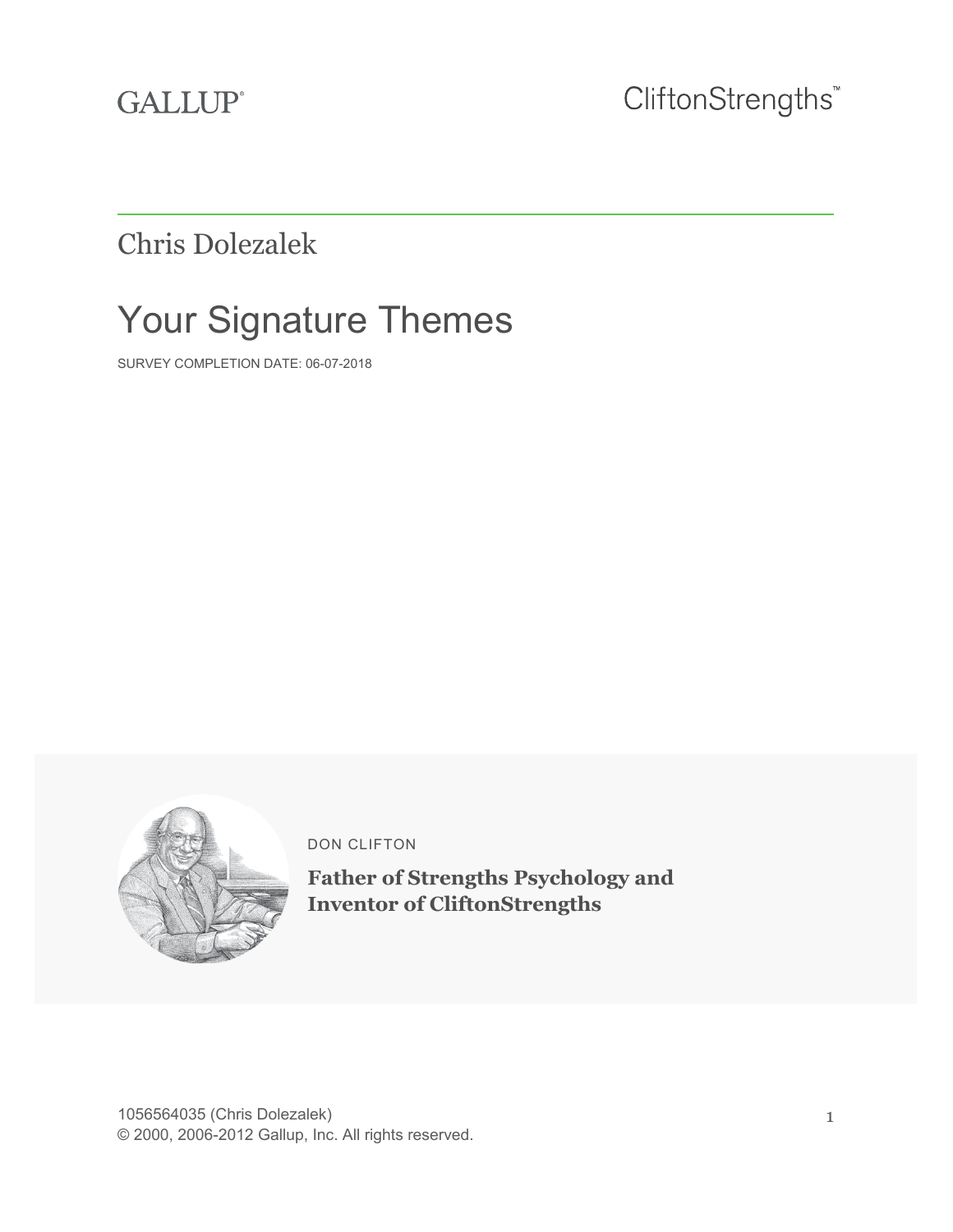# Chris Dolezalek

SURVEY COMPLETION DATE: 06-07-2018

Many years of research conducted by The Gallup Organization suggest that the most effective people are those who understand their strengths and behaviors. These people are best able to develop strategies to meet and exceed the demands of their daily lives, their careers, and their families.

A review of the knowledge and skills you have acquired can provide a basic sense of your abilities, but an awareness and understanding of your natural talents will provide true insight into the core reasons behind your consistent successes.

Your Signature Themes report presents your five most dominant themes of talent, in the rank order revealed by your responses to StrengthsFinder. Of the 34 themes measured, these are your "top five."

Your Signature Themes are very important in maximizing the talents that lead to your successes. By focusing on your Signature Themes, separately and in combination, you can identify your talents, build them into strengths, and enjoy personal and career success through consistent, near-perfect performance.

#### Learner

You love to learn. The subject matter that interests you most will be determined by your other themes and experiences, but whatever the subject, you will always be drawn to the process of learning. The process, more than the content or the result, is especially exciting for you. You are energized by the steady and deliberate journey from ignorance to competence. The thrill of the first few facts, the early efforts to recite or practice what you have learned, the growing confidence of a skill mastered—this is the process that entices you. Your excitement leads you to engage in adult learning experiences—yoga or piano lessons or graduate classes. It enables you to thrive in dynamic work environments where you are asked to take on short project assignments and are expected to learn a lot about the new subject matter in a short period of time and then move on to the next one. This Learner theme does not necessarily mean that you seek to become the subject matter expert, or that you are striving for the respect that accompanies a professional or academic credential. The outcome of the learning is less significant than the "getting there."

#### Achiever

Your Achiever theme helps explain your drive. Achiever describes a constant need for achievement.

1056564035 (Chris Dolezalek) © 2000, 2006-2012 Gallup, Inc. All rights reserved.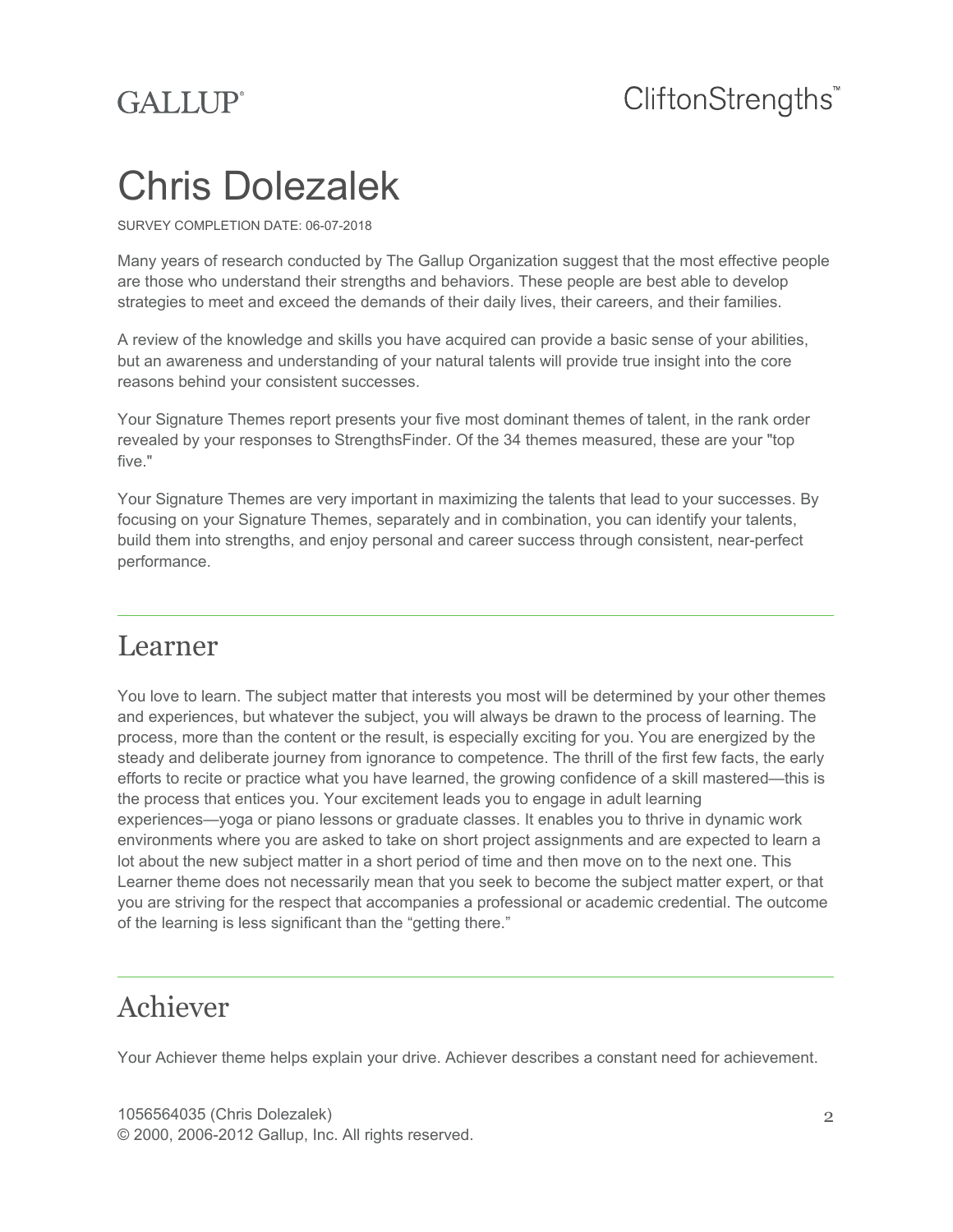### **GALLUP**<sup>®</sup>

### CliftonStrengths<sup>"</sup>

You feel as if every day starts at zero. By the end of the day you must achieve something tangible in order to feel good about yourself. And by "every day" you mean every single day—workdays, weekends, vacations. No matter how much you may feel you deserve a day of rest, if the day passes without some form of achievement, no matter how small, you will feel dissatisfied. You have an internal fire burning inside you. It pushes you to do more, to achieve more. After each accomplishment is reached, the fire dwindles for a moment, but very soon it rekindles itself, forcing you toward the next accomplishment. Your relentless need for achievement might not be logical. It might not even be focused. But it will always be with you. As an Achiever you must learn to live with this whisper of discontent. It does have its benefits. It brings you the energy you need to work long hours without burning out. It is the jolt you can always count on to get you started on new tasks, new challenges. It is the power supply that causes you to set the pace and define the levels of productivity for your work group. It is the theme that keeps you moving.

#### Belief

If you possess a strong Belief theme, you have certain core values that are enduring. These values vary from one person to another, but ordinarily your Belief theme causes you to be family-oriented, altruistic, even spiritual, and to value responsibility and high ethics—both in yourself and others. These core values affect your behavior in many ways. They give your life meaning and satisfaction; in your view, success is more than money and prestige. They provide you with direction, guiding you through the temptations and distractions of life toward a consistent set of priorities. This consistency is the foundation for all your relationships. Your friends call you dependable. "I know where you stand," they say. Your Belief makes you easy to trust. It also demands that you find work that meshes with your values. Your work must be meaningful; it must matter to you. And guided by your Belief theme it will matter only if it gives you a chance to live out your values.

#### Arranger

You are a conductor. When faced with a complex situation involving many factors, you enjoy managing all of the variables, aligning and realigning them until you are sure you have arranged them in the most productive configuration possible. In your mind there is nothing special about what you are doing. You are simply trying to figure out the best way to get things done. But others, lacking this theme, will be in awe of your ability. "How can you keep so many things in your head at once?" they will ask. "How can you stay so flexible, so willing to shelve well-laid plans in favor of some brand-new configuration that has just occurred to you?" But you cannot imagine behaving in any other way. You are a shining example of effective flexibility, whether you are changing travel schedules at the last minute because a better fare has popped up or mulling over just the right combination of people and resources to accomplish a new project. From the mundane to the complex, you are always looking for the perfect configuration. Of course, you are at your best in dynamic situations. Confronted with the